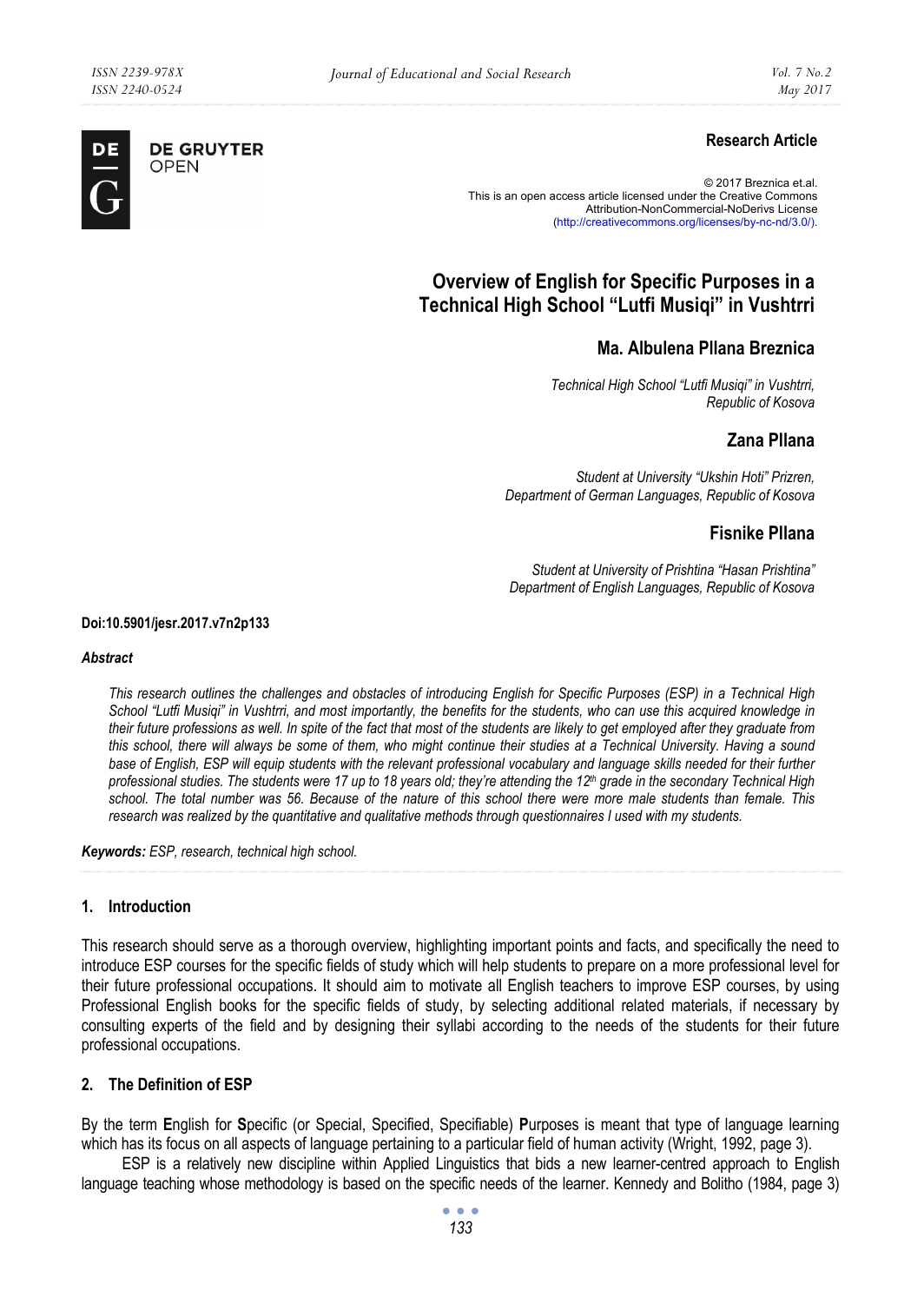point out that ESP is based on "an investigation of the purposes of the learner and the set of communicative needs arising from these purposes". Mackay and Mountford (1978) indicate that the term ESP is generally used to refer to the teaching of English for a clear utilitarian purpose. El-Minyawi (1984) pinpoints that ESP courses are based solidly upon the need to express the facts and ideas of some special subjects after which the student should be able to read the specialized subjects confidently and speak about them fluently. In my point of view I think the best definition for ESP is the one which defined by Hutchinson and Waters (1987), they defined it as an approach to language teaching in which all decisions as to content and method are based on the learner's reason for learning, they added also that the term ESP implies that, it is English which is somehow peculiar to the range of principles and procedures which define that particular profession.

ESP is contrasted with EGP, or English for General Purposes. If English is taught as a second language along with other subjects for educational purposes as some useful subject to the learners in the future, then this is EGP. In this type of learning, there is generally no immediate requirement for the learners to use English for any real communicative purposes. In contrast, if English is taught for specialized learners with some specific vocational and educational purpose in mind, then this is ESP. ESP is learning and learner oriented, with a conception and preference for communicative competence.

#### *2.1 Absolute and variable characteristics of ESP*

Dudley-Evans and St. John (1998, page 4-5) provide a more comprehensive characterization of ESP (English for Specific Purposes) "as language teaching designed to meet the specific needs of the learners through employing effective teaching methodologies and teaching activities". The absolute and variable characteristics of ESP are as follows:

#### *2.1.1 Absolute characteristics*

- ESP is defined to meet specific needs of the learners.
- ESP makes use of underlying methodology and activities of the discipline it serves.
- ESP is centered on the language appropriate to these activities in terms of grammar, lexis, register, study skills, discourse and genre.

#### *2.1.2 Variable characteristics*

- ESP may be related to or designed for specific disciplines.
- ESP may use, in specific teaching situations, a different methodology from that of General English.
- ESP is likely to be designed for adult learners, either at a tertiary level institution or in a professional work situation. It could, however, be for learners at secondary school level.
- ESP is generally designed for intermediate or advanced students.
- Most ESP courses assume some basic knowledge of the language systems. English for science and technology or EST is a sub category of the larger field of English for Specific Purposes in which it shares some basic characteristics with the larger field of ESP. It emphasizes purposeful and utilitarian learning of English.

The communicative needs of the learners are important consideration of course design. EST (English for science and technology) is concerned with both the oral and written discourse of English for academic or professional, occupational or vocational purposes.

#### **3. Selecting Materials**

The selection of ESP materials is of great importance for effective and task-based learning and should depend on the needs of the learners in relation to their future vocation. Material selection determines how the course is run as well as underlines the content of the lesson. Good material selection helps the teacher in organizing the course appropriately, with the aim of supporting the learning process of students. It may be worth highlighting that ESP teachers are not required to have specialized subject knowledge, nevertheless, having a positive attitude and willingness for an understanding of the subject area they teach, helps in the deliverance of effective teaching. "They should truly reflect what you think and feel about the learning process.' (Hutchinson and Waters, 1992, page 107) sums up this attitude.

A good material selection means a variety of interesting texts and activities which should focus on a wide range of skills (reading, listening, vocabulary etc.). Focus should also be aimed at students' goals, as well as their motivation to learn the language. Teachers can act as facilitators and encourage students about the subject matter in question, for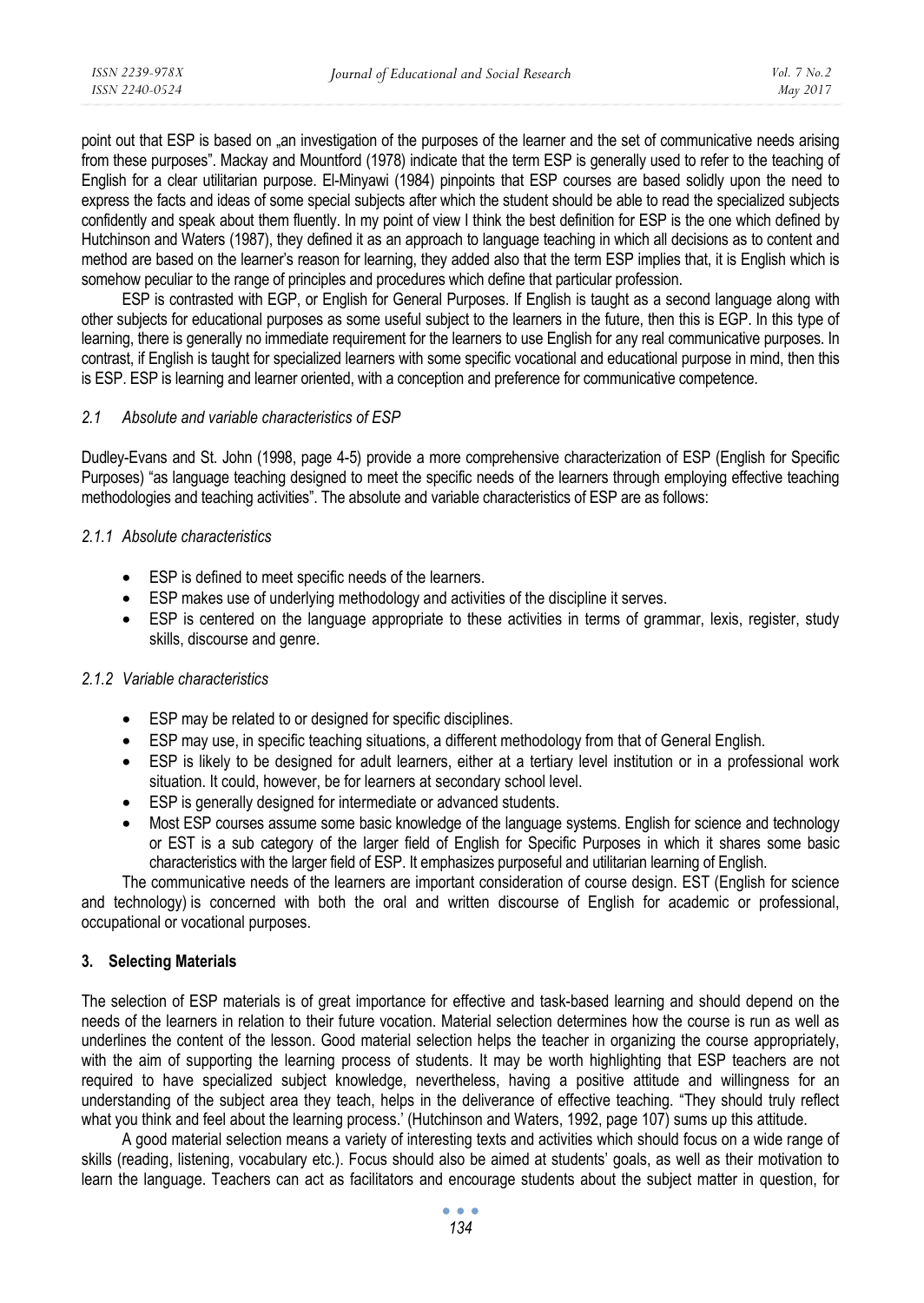example, encourage them to share their own experiences and knowledge while actively participating in the learning process. Materials should also function as a link between already learnt ('existing knowledge') and new information (Hutchinson and Waters, 1992).

### **4. Types of Activities with Text**

In ESP teaching, text is one of the learning materials widely used as an important component in the classroom. It is used for learning, practicing and processing a great variety of skills. Text helps to actively involve all students' skills and motivate learning. The combination of written text with listening to audio or video material enhances learning further, thus creating an opportunity for an advanced form of effective learning. Teachers should strive to select or design texts that will stimulate reallife vocational situations as closely as it is possible, thus, keeping the study context central to the teaching.

### **5. Historical Background of the Technical High School "Lutfi Musiqi" in Vushtrri**

Vushtrria, is an ancient city, located in the northern part of the Republic of Kosovo. Earlier it was called Vicianum. In north it is bordered with Mitrovica, in south with Kastriot, in east with Besiana, southwest with Drenas and in west with Skenderaj. It lies in an area of 345 km<sup>2</sup>, with approximately 70.000 residents, contained in 67 villages.

High School in Vushtrri

Besides the opening of primary schools in other places, there were attempts for opening high schools in Vushtrri. The first high school was opened in the school year 1945-46, an Economy High School, only in the Serbian language, whereas in the school year 1951-52 in the Albanian language too, with a two year duration.

In the school year 1962-63 the first high school classes began, within the economic school. In the school year 1975-76 the High School and the Professional High School join as "The secondary education oriented centre" and later on as QMSH "Muharrem Bekteshi".

#### *5.1 Technical High School*

In the school year 1992-93 the Technical High School is named in the beginning "Gjin Gazulli" and later "Marin Beçikemi". In the Teachers' Council meeting (with approximately 90 teachers) held in September 1992 by the director Qazim Azemi and deputy director Tefik Maloku planned to form 58 parallels in directions to the profiles:

- $\blacksquare$  Machinist
- **Welder**
- **Electrician**
- $\frac{1}{\sqrt{2}}$  Auto mechanic
- **Plumber**
- $\leftarrow$  Telecommunication
- $\blacksquare$  IT
- $\frac{1}{\sqrt{1}}$  Manufacturing operator
- **EXECUTE:** Professional Practice

Professional practice offers the latest theoretical and practical knowledge from the applied electro technical area and is needed for the professional work in businesses that deal with informational technologies as well as their application to lead businesses, public services, etc.

The professional practice program offers opportunities so students can be equipped with knowledge and dexterity according to the required dimensions of the market economy. The offered knowledge from the applied professional practice area will help students execute their gained knowledge. The enabling process of pupils, in the computer cabinets will help them gain the necessary practical skills. In the cabinets of informatics, students during the professional practice win a high degree of knowledge of: the programming application software, leadership with the data bases, the designing of information systems, multimedia technologies, etc. The strong bond between the theoretical knowledge with the practical training is the base of work in this school.

The professional practice remains one of the most important duties for which the education authorities and school commune must work. The lack of facilities and especially the cabinets of informatics make it very difficult to hold the professional practice. The relevant authorities promise that in future they will create the conditions for the holding of professional practice in all profiles.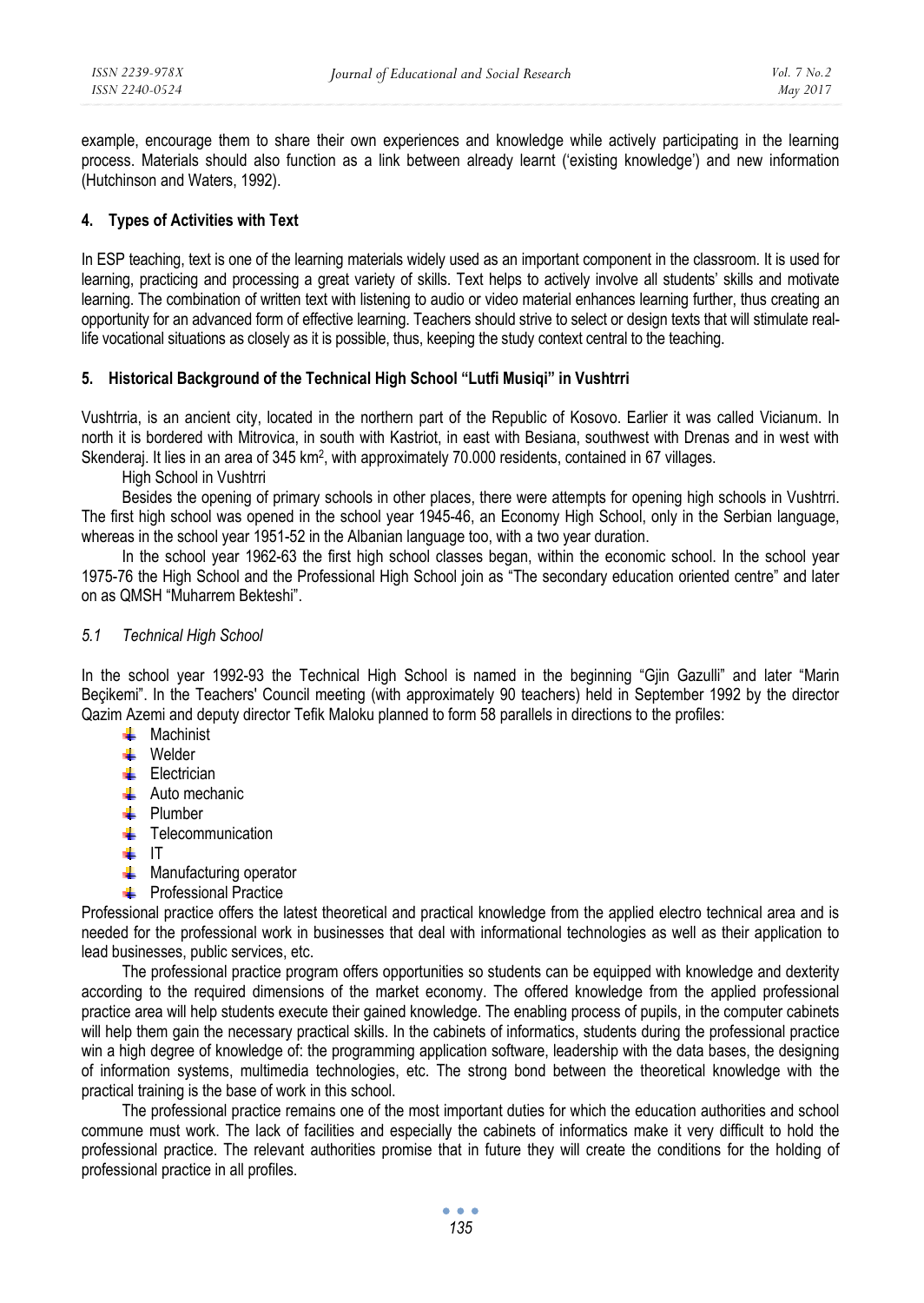## **6. Research Methodology**

This research was carried out by the quantitative method through questionnaires I used with my students. The participants of the study were fifteen to eighteen years old high school students. The total number was 56 students. First of all they were asked to do a placement test and then a needs analysis with a questionnaire, in order to identify the student's language level and how they can implement their knowledge in their work environments. All questionnaires were returned anonymously.

Four informal interviews were also conducted with the English teachers of the Technical High School "Lutfi Musiqi" in Vushtrri, to collect their diverse experiences, which will be incorporated in ESP.

#### *6.1 Aims and Objectives*

This research was aimed to:

- $\frac{1}{\sqrt{1}}$  introduce students to selected substance scopes
- $\triangleq$  enable students to understand ESP texts
- **F** prepare students for their selected future occupation or future studies

As an English language teacher, I have always been concerned to identify the student's needs for their future occupation. Thus I would direct my students to learn more about the specialized vocabulary of their own fields, like ESP does. In the school where I work there are different profiles, such as, machinist, welder, electrician, auto mechanic, plumber, telecommunication, IT, manufacturing operator etc. The aim is to mix the materials that we use to teach them, in order to prepare them for their selected future occupation, and to develop their autonomy and interaction in order to succeed in their employability and to meet workplace needs. In order to support quality teaching with equal opportunities for work and expression for every learner, every teacher should be aware of the diverse interests within a classroom.

## **7. Data Analysis**

Data analysis is conducted in three sections. The first section performs the results (outcomes) from the placement test that was carried out with the participants of the (research). While the second section shows the questionnaire done by the students, and is illustrated with charts and one table. The third section deals about the informal interview with the school's teachers, in order to analyze the importance of ESP in English language classes from the perspective of the teachers.

## *7.1 Students' proficiency based on the placement test*

Since ESP is not preferable for students on the beginner's level, the placement test was done to ensure that they would be prepared for such a course. According to the outcomes from the test with multiply choice, conducted with the students, it can be seen that the majority posses pre-intermediate language skills, while 24 % intermediate and only 5 % elementary.



## **8. Results from the Questionnaire**

The questionnaire was arranged in yes/no question pattern for the students so the results will be shown in the following way: the charts for the questions, and one table including all the questions and the results.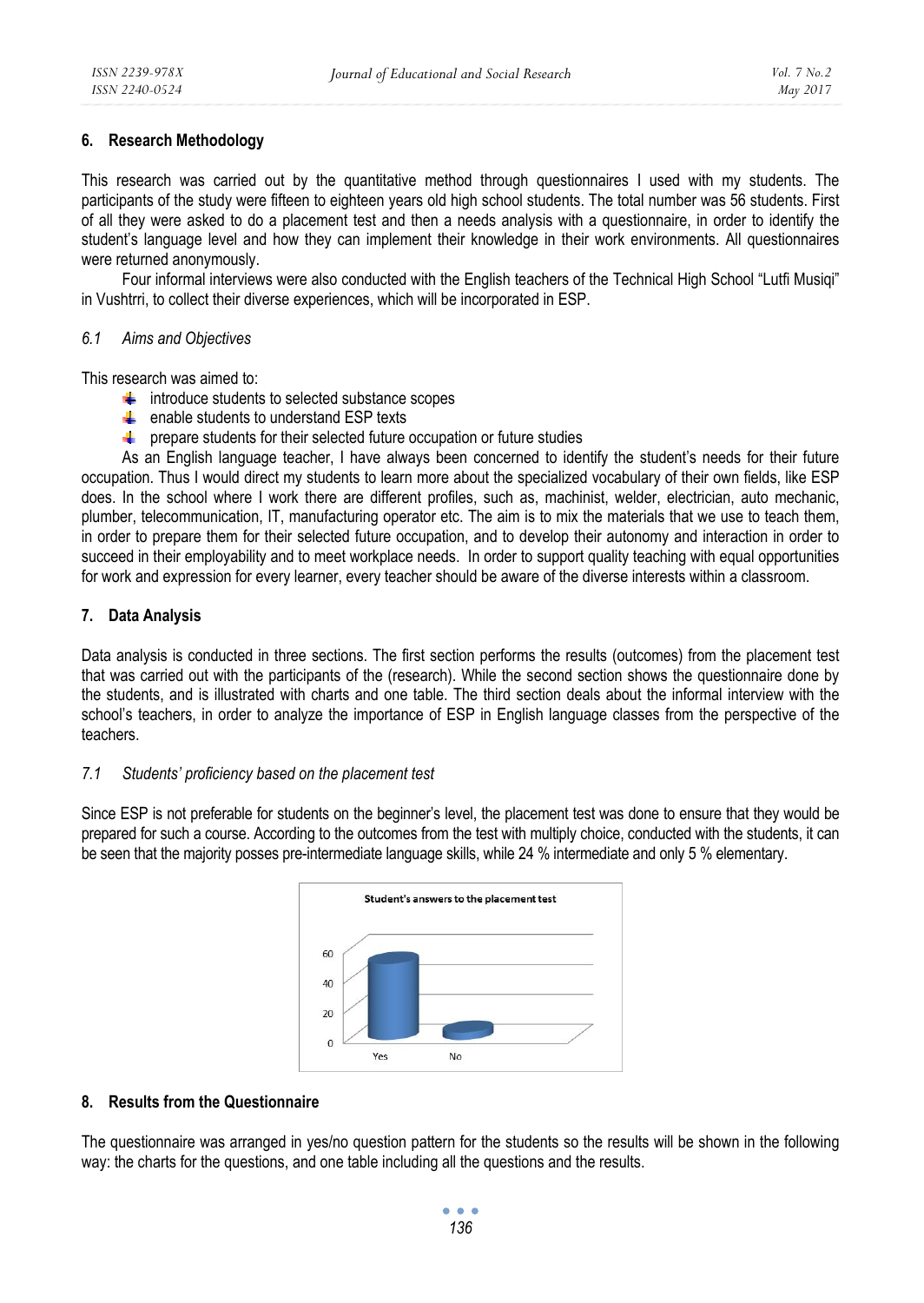#### *8.1 Question 1:*



Do you think that learning English will help you in your future employment?

The chart above provides the information from the first question. As it can be seen, all students, except one, state that English will help them in their future employment.

#### *8.2 Question 2:*

Are you satisfied with the level of English language learning in your school?



The above chart shows the information from the second question. The students answer results show that most of them are very satisfied with the level of language learned in their school, where **47** students answered with *Yes*, while **9** students replied with *No*.

#### *8.3 Question 3:*

Are teachers prepared sufficiently for the subject?



The above chart presents the outcomes of question 3. The results show that the students are satisfied with their teachers' preparation for the subject. The more detailed score is that **45** students said *Yes* and **11** said *No*.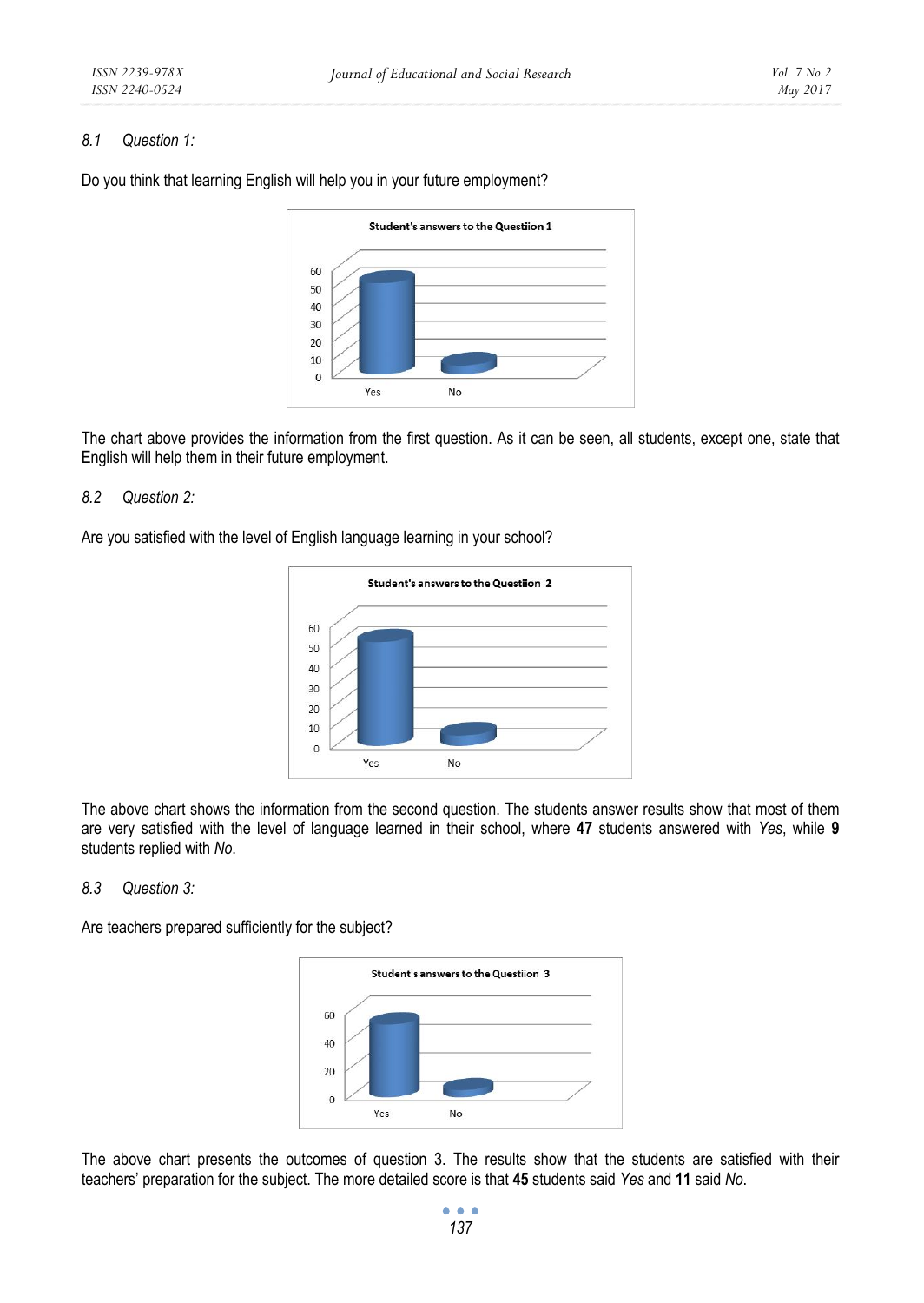#### *8.4 Question 4:*

Student's answers to the Questiion 4 60 50 40

Yes

Do you have any knowledge about English for Specific Purposes, ESP?



No

#### *8.5 Question 5:*

With the term English for Specific Purposes is meant a kind of English language teaching with specialized subjects, such as your directions; Computing, Telecommunications, Mechatronics, Electronics, Mechanical Engineering, etc., would like to know more …



The above chart shows the information from the fifth question. The students answer results show that they are very interested in learning more about their profiles of learning they have. **51** students answered with *Yes*, while **5** students replied with *No*.

#### **9. Conclusions**

This research was undertaken to explore the need and importance of integrating ESP teaching in the Professional High School "Lutfi Musiqi" in Vushtrri, and other such schools within Kosova as well. It should serve as a thorough overview, highlighting important points and facts, and specifically the need to introduce ESP courses for the specific fields of study which will help students to prepare on a more professional level for their future professional occupations. It should aim to motivate all English teachers to improve ESP courses, by using Professional English books for the specific fields of study, by selecting additional related materials, if necessary by consulting experts of the field and by designing their syllabi according to the needs of the students for their future professional occupations. The research attempts to answer three main questions and confirm the hypotheses.

- What benefits would students gain by learning ESP?
- $\ddot{\equiv}$  How can teachers define the student's level and their learning needs?
- $\blacktriangle$  Should the materials be a mixture of general and specific language?

Since students posses already a more or less general knowledge of English from their previous education in